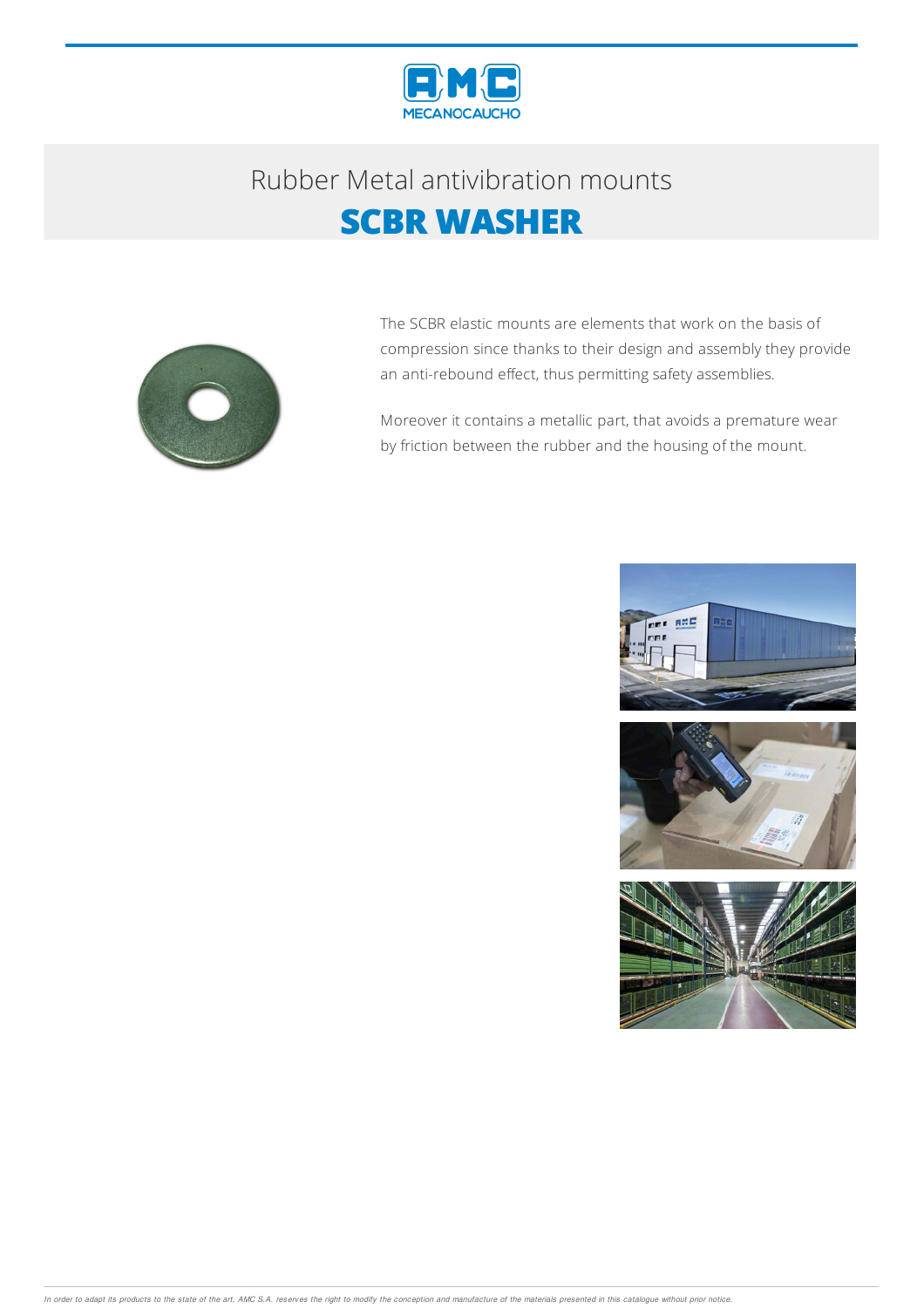

## Rubber Metal antivibration mounts

## **SCBR WASHER**

DRAWINGS



### SECTION A-A







#### DIMENSIONS

| l'ype :       | Øext<br>(mm.) | $Qint_{(mm.)}$ | <b>THICKNESS</b><br>(mm.) | Code   |
|---------------|---------------|----------------|---------------------------|--------|
| SCB 38 WASHER | 38            | 12,5           |                           | 611065 |
| SCB 42 WASHER | 54            | 12,5           |                           | 611080 |
| SCB 45 WASHER | 54            | 12,5           |                           | 611080 |